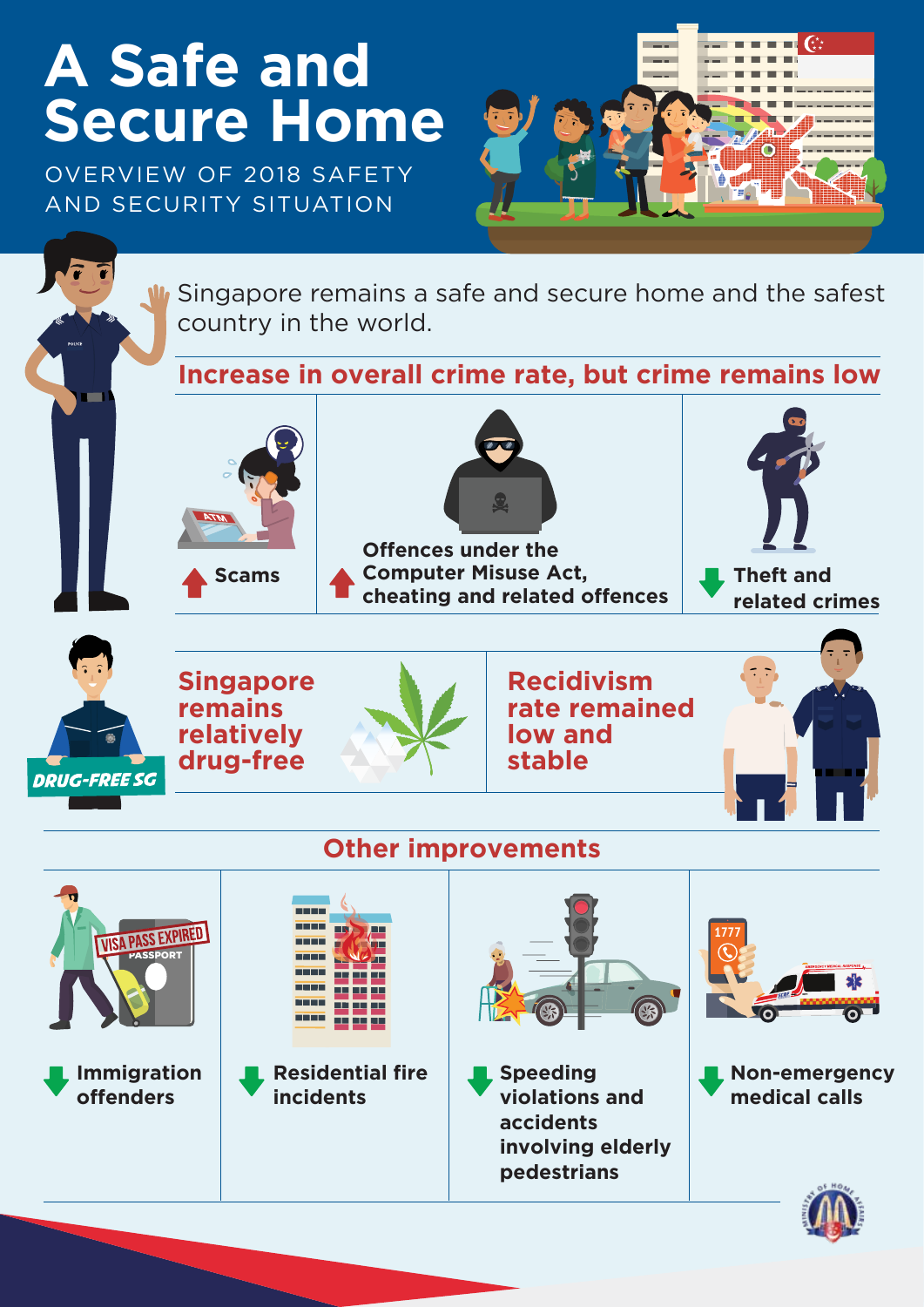# **A Safe and Secure Home**

OVERVIEW OF 2018 SAFETY AND SECURITY SITUATION



#### **Trends of concern**

**Traffic situation**